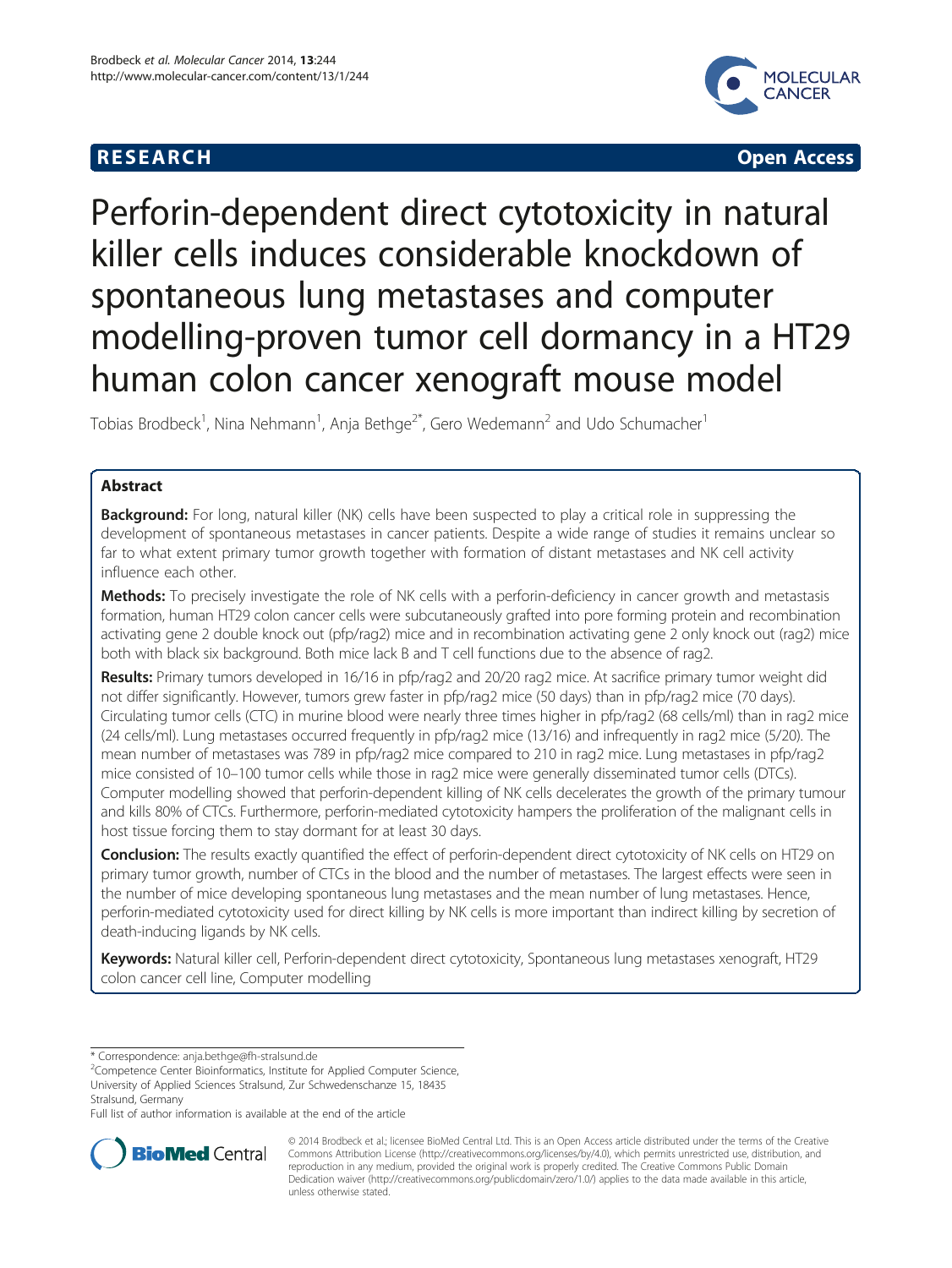# <span id="page-1-0"></span>Background

In the developed world cancer represents the second most common cause of death and more than 90% of these deaths can be attributed to its metastatic spread [[1-3](#page-9-0)]. Therefore control of the metastatic process is the key determinant to an improved survival of cancer patients. The control of cancer cells in the body is complex but one cell population, natural killer (NK) cells, represents the prime position in the defense against cancer cells as it can kill malignant cells without the necessity of prior exposure [[4,5\]](#page-9-0).

NK cells constitute a heterogeneous population of large granular lymphocytes that comprise approximately 10-15% of peripheral blood mononuclear cells (PBMC) in humans. Belonging to the innate immune system NK cells are considered as lymphocytes capable to discover and destroy tumor and virus-infected cells [[6\]](#page-9-0). The name natural killer cells has its origins in their ability to kill virus infected cells spontaneously without the necessity for priming as generally required in the specific immune system [\[7-9](#page-9-0)].

Their phenotype is characterized by the surface expression of CD56 (NCAM) and/or CD16 as well as the lack of expression of CD3 [[8,10\]](#page-9-0). In comparison to T cells NK cells do not require the presence of antibodies and surface antigens stringently for their activation. Furthermore they have the unique skill to recognize and respond to the absence of MHC class I antigens on the target cell which is an immunoescape mechanism frequently used by tumor and virus-infected cells to avoid CD8 T-Cell mediated lysis [[11-13\]](#page-9-0). Once activated NK cells have a multitude of mechanisms at their disposal to attack neoplastic cells. One of this mechanisms is the direct release of cytolytic granules containing perforin, granzymes and granulysin by exocytosis to kill target cancer cells [\[14,15\]](#page-9-0).

Because of their anti-cancer cell activity a wide range of studies postulates relationships between decreased NK-cell activity and advanced tumor growth as well as the formation of distant metastases but it remains unclear so far to what extent primary tumor growth together with formation of distant metastases and NK cell activity influence each other. Numerous studies indicate that metastatic spread is associated with decreased NK cell activity [[16-19](#page-9-0)] and clinical observations suggest NK-cell activity to be a strong predictor for overall and progression-free survival in carcinoma patients [[20](#page-9-0),[21\]](#page-9-0). These clinical findings may be given support by a xenograft mouse model where it could be shown that in small cell lung cancer (SCLC) metastatic spread increased drastically when perforin-dependent killing was disabled in NK cells [[22](#page-9-0)]. However, the two mouse strains used in this experiment had disparate genetic backgrounds. Since the genetic background can significantly impact tumor development [[23,24](#page-9-0)] the crucial role of NK cells on metastatic spread has not been able to clearly demonstrate as yet.

In order to study the influence of perforin-dependent direct cytotoxicity of NK cells on primary tumor growth and the number of metastatic deposits formed, we used two different mouse strains, namely rag2 and pfp/rag2 mice on the same genetic background. Both mouse strains lack the recombination activating gene (rag2) and therefore share the inability to produce functioning Tand B-cell receptors by V(D)J-recombination. The special characteristic of the pfp/rag2 mice is the additional absence of the pore forming protein (pfp) leading to a suppression of the cytotoxicity of NK cells. The crucial advantage of this xenograft mouse model in comparison to other models investigating the mechanisms of metastatic spread is the fact that these two mouse strains have a completely identical genetic background and are only different in the pfp knock out [\[25](#page-9-0)-[28\]](#page-9-0). This direct approach is superior to the use of an antibody against NK cells as the antigen recognized on NK cells by the anti-NK cell antibody is also expressed on tumor cells in general [[22\]](#page-9-0) and especially also expressed on HT29 cells [[29\]](#page-9-0). Because of this antibody cross-reactivity we used this knock out model.

Furthermore, the results of the animal experiments will be analyzed via computer simulations. Computer models are valuable tools to quantitatively examine the observed results and to offer various explanations for different scenarios of the metastatic process. Thus, they allow additional valuable perspectives in details of the metastatic process hitherto unexpected.

## Results

## Engraftment of primary tumors

Overall tumors developed in 100% ( $n = 16$ ) of the pfp/ rag2 mice and in  $100\%$  (n = 20) of the rag2 mice. The duration of the experiment ranged from 45 to 106 days in the rag2 mice while it ranged from 35 to 88 days in the pfp/rag2 mice. The mean growth period in the rag2 mice was 69.4 days compared to 49.9 days in the pfp/ rag2 mice (Figure [1A](#page-2-0), B). The tumor weight range of the rag2 mice varied between 0.08 g and 2.61 g (mean 1.16 g) whereas in the pfp/rag2 mice the weight range varied between 0.20 g and 2.74 g (mean 1.23 g) (Figure [1C](#page-2-0)). Variances were not statistically significantly different  $(p = 0.7353)$ .

# Circulating tumor cells in blood

The number of circulating tumor cells detected in murine blood by using qRT-PCR varied between 0 and 124 cells per ml (mean 24 cells per ml) in the rag2 mice compared to the pfp/rag2 mice where numbers varied between 1 and 368 cells per ml (mean 68 cells per ml)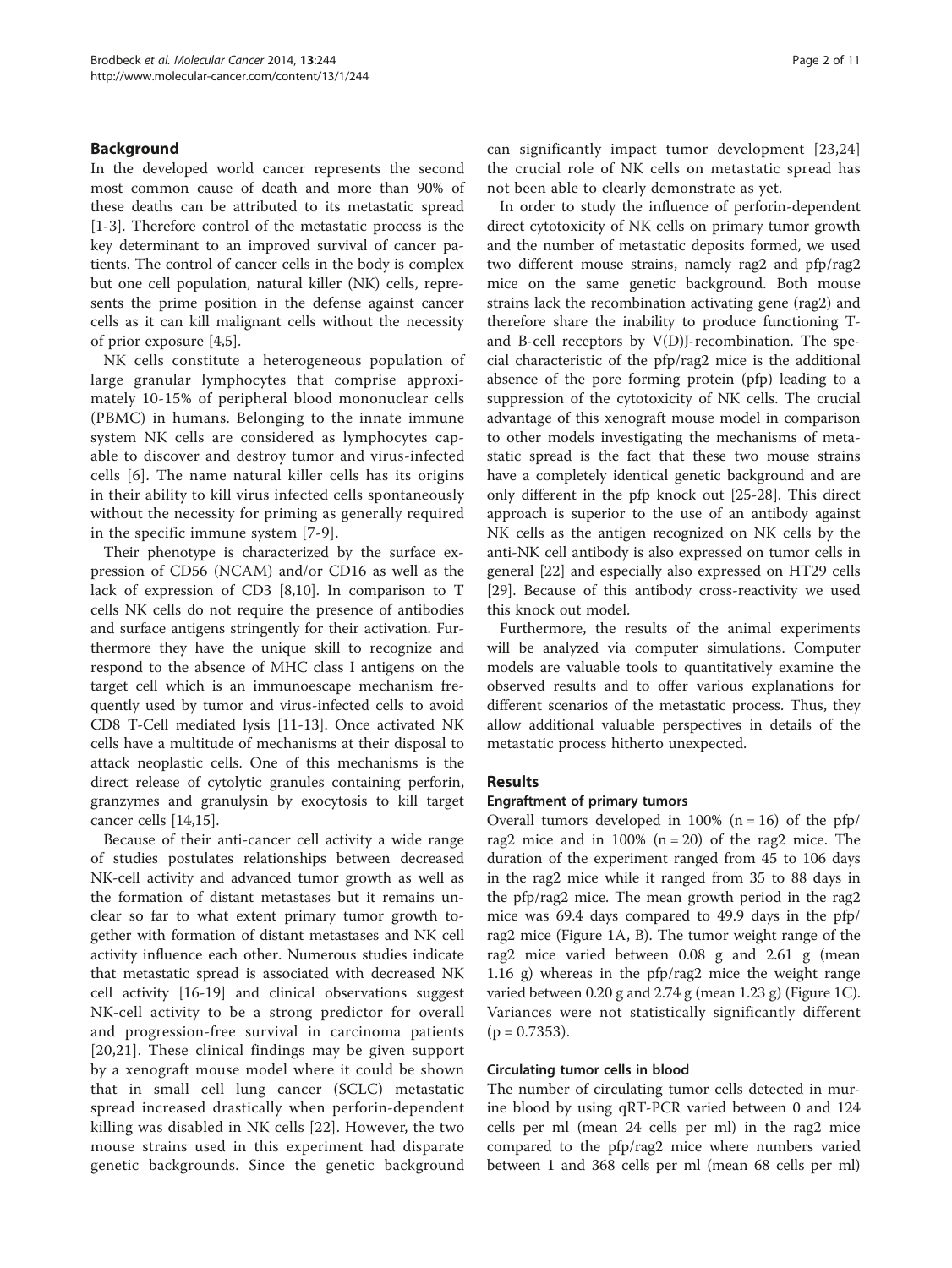<span id="page-2-0"></span>

in rag2 mice in contrast to 68 cells per ml in pfp/rag2 mice ( $p = 0.0004$ ). E) Only 25% of rag2 mice developed spontaneous lung metastases while 81% of pfp/rag2 mice exhibited spontaneous lung metastases. Perforin-dependent killing inhibited metastatic spread relatively by 56% and by 75% in total (p = 0.002). F) In rag2 the mean number of metastases was 210 (n = 5) compared to 789 metastases in pfp/rag2 (n = 13) (p = 0.0629). G) The total amount of spontaneous lung metastases in rag2 mice was 1048 compared to 10251 in pfp/rag2 mice ( $p = 0.0001$ ). Decreased NK cell cytotoxicity led to the development of ten times more spontaneous lung metastases. H) In pfp/rag2 3.9% of the tumor cells were in a mitotic state compared to 2.9% of the tumor cells in rag2 ( $p = 0.0107$ ). Error bars display the standard error of the mean (SEM). Asterisks represent significant differences between both groups (\* - p ≤0.05, \*\* - p ≤0.01 and \*\*\* - p ≤0.001). A Mann–Whitney U test was used to calculate statistical significances between both samples.

(Figure 1D). Variances were statistically significantly different ( $p = 0.0004$ ).

## Number of spontaneous lung metastasis

25% of the rag2 mice engrafted with HT29 cells  $(n = 20)$ developed spontaneous lung metastases while 81% of pfp/rag2 mice equally engrafted with HT29 cells  $(n = 16)$ developed spontaneous lung metastasis detected in HE stained sections (Figure 1E). Within the five rag2 mice that had developed spontaneous lung metastasis the number of metastasis varied between 132 and 264 ( $n = 5$ , mean 210). The number of spontaneous lung metastasis in 13 pfp/rag2 mice where metastatic spread of the primary tumors had taken place varied between 67 and 2990 (n = 13, mean 789) (Figure 1F). In total 1048 spontaneous lung metastases were detected in rag2 mice while 10251 spontaneous lung metastases were detectable in pfp/rag2 mice (Figure 1G). Variances were statistically significantly different ( $p = 0.0001$ ).

## **Morphology**

The metastasis detected in the two different mouse strains did not only differ in their number but also in their morphology. Typical metastasis detected in rag2 mice consisted of only 1–10 cells at the maximum whereas disseminated tumor cells (DTC) were the most common presentation of metastasis in the rag2 mice. All cells were clearly extravasated. In pfp/rag2 mice typical metastases consisted of approximately 10–100 tumor cells and only sparse DTCs occurred (see Figure [2](#page-3-0)A, B)

# Feulgen staining

In rag2 mice 2,9% of the tumor cells were mitotic compared to 3.9% of the tumor cells in pfp/rag2 mice (Figure 1H). Variances were statistically significantly different  $(p = 0.0107)$ .

### Computer modelling of cancer spread

In addition to the sole statistical analysis of the data the experimental data was further analyzed utilizing a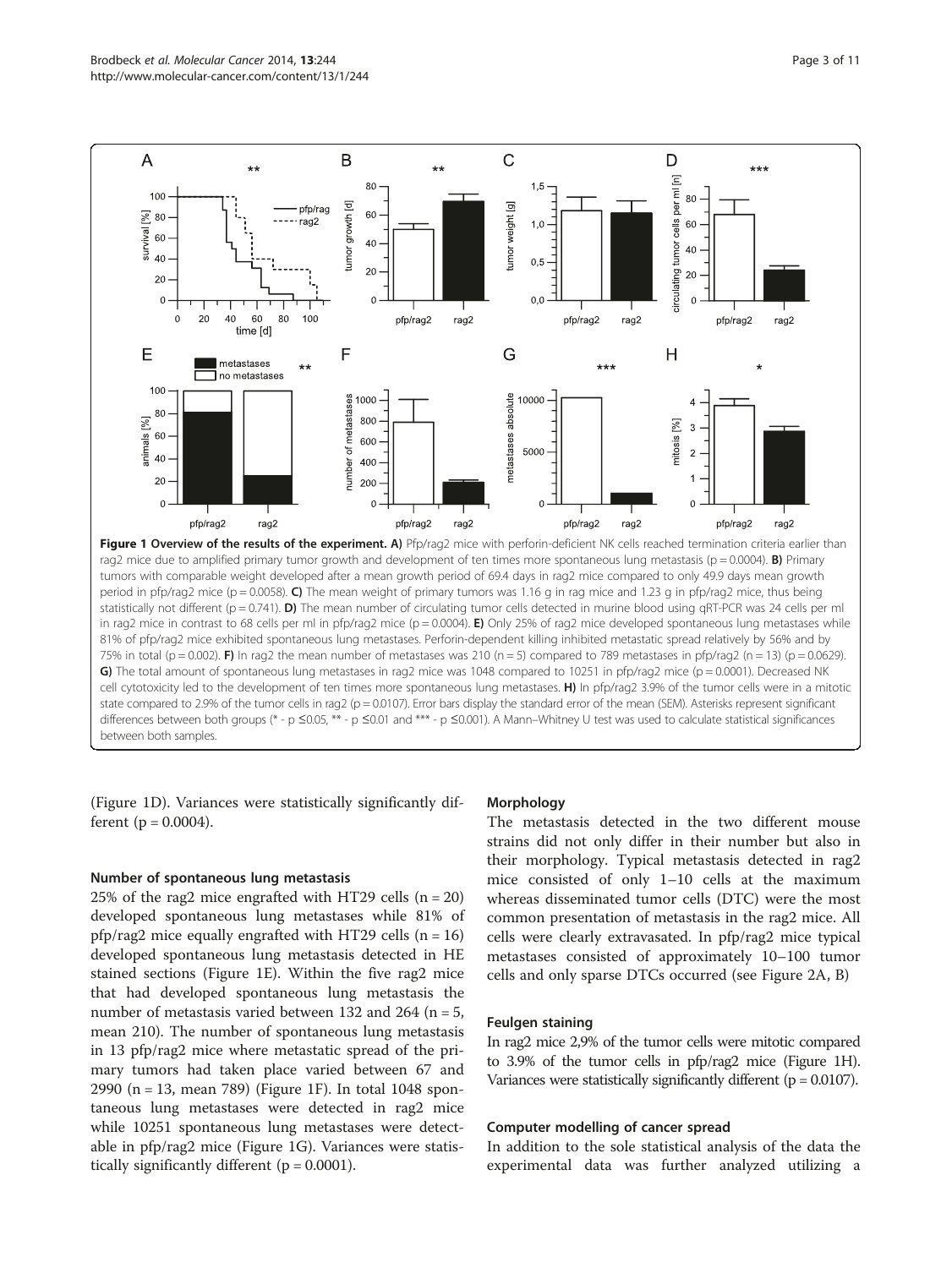<span id="page-3-0"></span>

computer model of the process of the metastatic progression [\[30,31](#page-9-0)]. This computer model allows simulating various different scenarios that can be compared with the experimental data providing a quantitative analysis of the processes underlying metastatic progression in order to generate new hypotheses.

Using the a gompertzian growth function (see equation [\(1](#page-7-0)) in the [Methods](#page-6-0) section) and the observed mean values for the tumor weight and the duration of the experiment (1.23 g and 49.9 days for pfp/rag2; 1.16 g and 69.4 days for rag2 mice) a growth rate constant of 0.0462 day−<sup>1</sup> was determined for pfp/rag2 mice and 0.0326 day<sup>-1</sup> for rag2 mice.

The spread of metastases was modelled via a colonization rate (see equation [\(2](#page-7-0)) in the [Methods](#page-6-0) section). Based on the number of metastases in the lung (788 after 49.9 days in pfp/rag2) a colonization coefficient of  $5.2e^{-5}$  (cell\*day)<sup>-1</sup> was computed for pfp/rag2. Since the same cell type was used in both mouse types, the primary tumor should exhibit the same spreading behavior in the pfp/rag2 and the rag2 mouse stain. Therefore, the determined colonization coefficient for pfp/rag2 mice was also applied for rag2 mice. To comprise the lesser amount of metastases in the rag2 mouse stain (209 after 69.4 days), the mortality of cycling tumor cells was increased. Different values were tested in the computer model, but only a mortality rate of 80% resulted in the observed number of metastases for rag2 mice, implicating that 80% of those cells that would have been able to found a metastasis in pfp/rag2 mice are killed by NK cells in rag2 mice.

At distant sites NK cells hamper the establishment of DTCs into a metastasis (see Figure [3](#page-4-0)). Metastases in pfp/rag2 mice have approximately 10–100 cells while in rag2 mice mostly DTCs were observed. The simulation results where no sort of dormancy was applied (black bars in Figure [3\)](#page-4-0) do not fit with the observed morphology of the metastases in pfp/rag2 mice and rag2 mice.

Disseminated tumor cells in rag2 mice remain dormant for at least 30 days, before they are able to successfully proliferate (grey bars in Figure [3](#page-4-0)B). Applying shorter dormancy time spans, e.g. 21 days (white bars in Figure [3B](#page-4-0)), several metastases comprising more than 10 cells occur. Simulations with a dormancy of 30 days resulted in mostly disseminated tumor cells and only few multicellular metastases. The different growth rates applied on the metastases (1/3, 1/2 and the same growth rate as the primary tumor) had nearly no effect on the simulation results, as can be seen in Figure [3B](#page-4-0).

In pfp/rag2 mice neither the simulation results with no dormancy (black bars in Figure [3](#page-4-0)A) nor the simulation results with a dormancy of 21 and 30 days (white and grey bars in Figure [3](#page-4-0)A) fit with the observed morphology. Therefore, a late dormancy was introduced: After the metastasis reaches a random size between 10 and 100 cells it stops growing for a certain time span. An explanation could be that the metastasis has to initiate neoangiogenesis to ensure nutrition and oxygen supply for further growth. The simulation results with an applied late dormancy of 30 days and a metastases growth rate the same as the primary tumors (cross-striped bars in the rightmost graph in Figure [3A](#page-4-0)), fit quite well with the observed morphology, indicating that the metastases in pfp/rag2 grow at the same rate as the primary tumor.

Summarizing, according to results of the computer simulations, NK cells decelerate the growth of the primary tumor and kill 80% of those cycling tumor cells which could have otherwise established a new metastasis. Furthermore, they hamper the proliferation of the malignant cells in distant tissue forcing them to stay dormant for at least 30 days. Without NK cells it is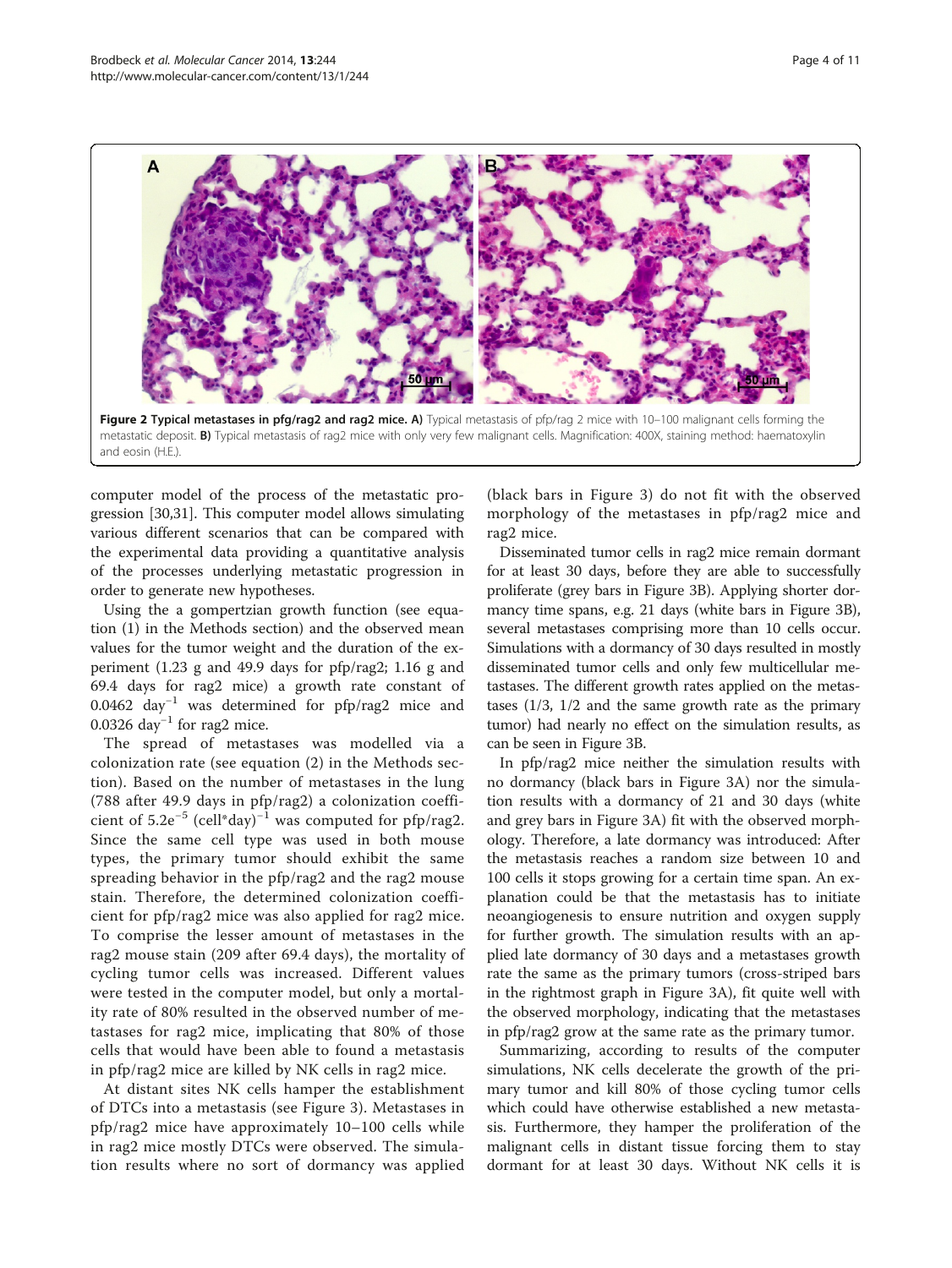<span id="page-4-0"></span>

much easier for malignant cells to establish themselves in the distant tissue and start proliferating. However, they also undergo a dormant phase of at least 30 days after they reach a size between 10 and 100 cells.

# **Discussion**

The major aim of this study was to investigate to which extent perforin-dependent direct killing of natural killer cells influences both the growth of a primary tumor and the formation of metastases in vivo by using a HT29 xenograft mouse model. Experimental findings that natural killer cells might play a crucial role in the development of primary tumors as well as in spontaneous metastases formation have been described in earlier studies although their exact mode of action has remained elusive so far [\[9,32-34](#page-9-0)]. In an earlier xenograft model using scid and pfp/rag2 mice it has been shown that the number of spontaneous SCLC metastasis increased when perforin-mediated direct cytotoxicity of NK cells was disabled [\[22\]](#page-9-0). However the genetic backgrounds of the used mouse strains were not identical as scid mouse in this study had a Balb/cBy background whereas the background of the pfp/rag2 mouse strain was C57BL/6 J.

In order to exclude this strain difference as a possible reason for the difference in metastasis formation and to examine whether natural killer cells and perforin-dependent direct cytotoxicity in particular do play a crucial role in the growth of a primary tumor and its spread to distinct organs we used pfp/rag2 and rag2 mice of the same genetic background to investigate the importance of perforin-dependent killing by NK cells upon primary tumor growth and formation of distant metastasis in vivo.

The average survival of the pfp/rag2 mice was shortened to 49.9 days compared to 69.4 days in the rag2 mice as the mice had reached the termination criteria. This improved survival rate is validated by clinical data showing that colorectal cancer patients with extensive NK cell infiltration had a 5-year cumulative survival rate of 92% compared to only 53.7% of patients with little or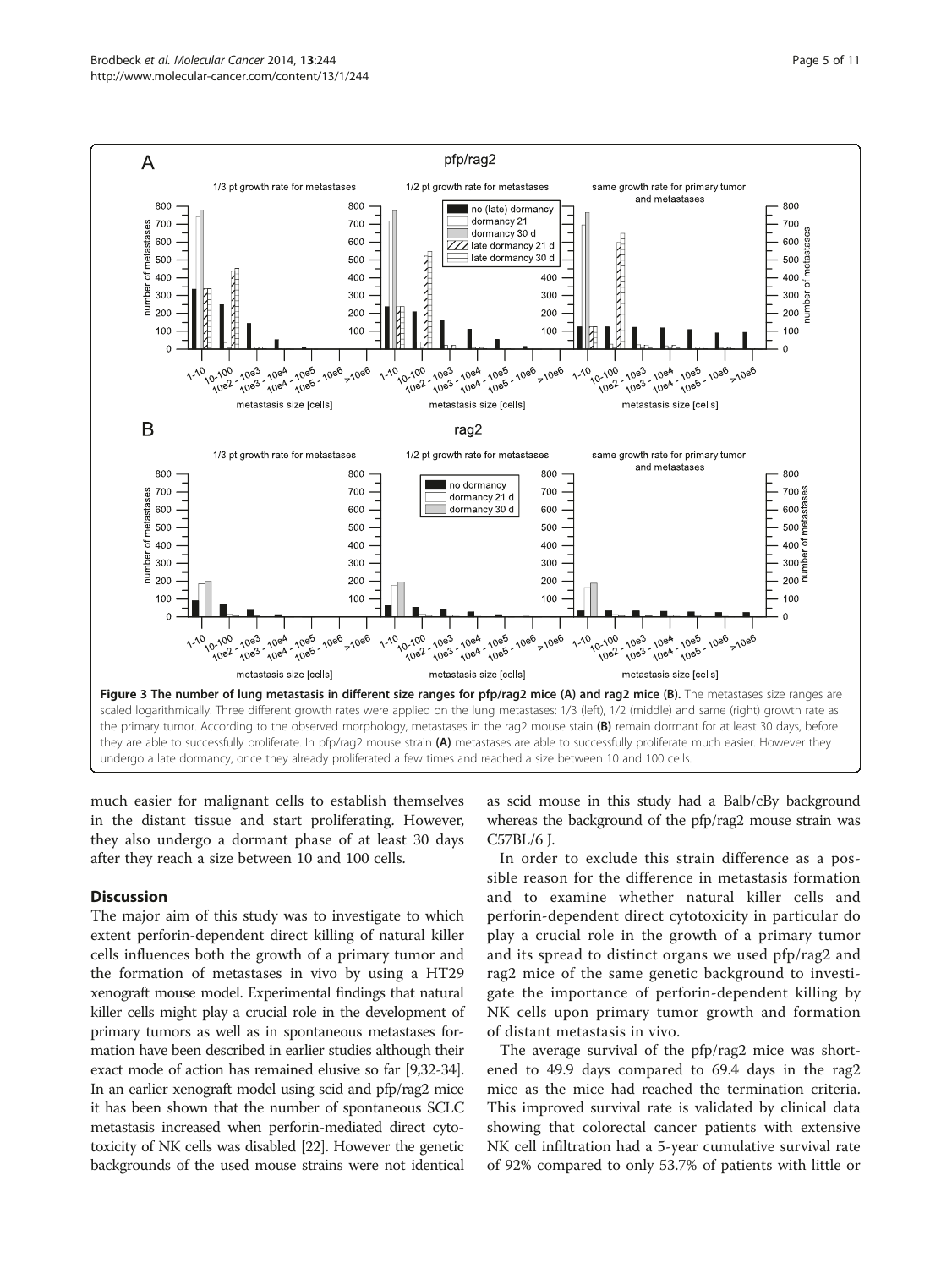moderate NK cell infiltration of their tumors [\[35\]](#page-9-0). The mean weight of the primary tumors was nearly identical in both mouse strains with differences in tumor weight being not statistically significant. The primary tumors of pfp/rag2 mice grew to a similar weight as the primary tumors of rag2 mice in only 72% of rag2 mice's average lifetime. Thus the diminished direct NK cell cytotoxicity apparently enables primary tumors to grow considerably faster even if NK cells were only scarce in colorectal cancer tissue from early stages on as demonstrated in clinical studies [[36](#page-9-0)]. Feulgen immunohistostaining also revealed that primary tumors of pfp/rag2 mice additionally showed statistically significantly more mitotic cells than primary tumors of rag2 mice. Hence direct killing of NK cells considerably influences primary tumor growth in immunodeficient mice.

Furthermore the 2.8 times higher number of circulating tumor cells in murine blood of pfp/rag2 mice compared to rag2 mice indicates that perforin-dependent killing of NK cells is very important for the elimination of circulating tumor cells in murine blood in order to prevent the formation of spontaneous metastases in distant organs. This is in line with the data generated by a computer modelling of cancer spread which revealed that 80% of the circulating tumor cells in the blood of rag2 mice had been eliminated by NK cells before extravasation was possible. These observations are corroborated by clinical findings showing that SCLC patients with high NK cell numbers in the blood had a relatively better prognosis with less distant metastasis than those patients with fewer NK cell numbers [[37](#page-9-0)].

Unsurprisingly direct cytotoxicity of NK cells does have a major effect on the formation of spontaneous lung metastases as only  $25\%$  (n = 20) of the rag2 mice exhibited metastatic spread into the lung at all and the presence of NK cells completely prevented the formation of spontaneous lung metastasis in 75% of the rag2 mice. In contrast 81% ( $n = 16$ ) of pfp/rag2 mice presented spontaneous lung metastases and only 3 animals, 19%, did not develop lung metastases. The absolute number of spontaneous metastases detected in pfp/rag2 mice is 9.78 times higher than the number of spontaneous metastases of rag2 mice. The almost ten times higher numbers of spontaneous lung metastasis found in pfp/rag2 mice in comparison to 3 times higher numbers of circulating tumor cells in the bloodstream of pfp/rag2 mice indicate that perforin dependent direct cytotoxicity of NK cells reduces the number of malignant cells significantly in both the bloodstream and the connective tissue stroma in the distant organ.

In addition to the number of spontaneous metastases the morphology of the spontaneous lung metastases also differed considerably: metastases in rag2 mice were only 1–10 tumor cells in line with single cell metastases

(DTCs) being the most frequent detected metastatic deposits while metastases in pfp/rag2 mice generally consisted of 10–100 tumor cells on average presumably showing that metastasis cell killing also takes place in the metastatic organ. It can be excluded that the observed DTCs in rag2 originate from the initial injection of one million tumor cells, since only five from 20 animals developed DTCs in the lung. Otherwise, all mice should have displayed DTCs in the lung since all mice were injected equally by the same person.

The results of the computer simulations lead to the assumption that direct perforin-mediated killing of NK cells hampers the establishment of metastases in the lung, forcing the malignant cells to stay dormant for at least 30 days. In contrast, when perforin-mediated killing of NK cells is suppressed tumor cells proliferate much easier in the distant tissue. However, after the metastases reaches a size between 10 and 100 cells they also seem to undergo a dormant phase of at least 30 days. This result is unexpected and we do not have an evidence based interpretation why this dormancy occurs, however, this result shows that computer analyses can identify critical points in the growth and development of metastases previously overlooked by less sophisticated statistical analyses.

Considering the fact that the rag2 mice lived 30% longer than the pfp/rag2 mice to develop spontaneous metastasis the difference between the discovered number of metastasis in pfp/rag2 and rag2 mice becomes even more impressive.

Our findings are very similar to the observations made by Sodeur et al. [\[22\]](#page-9-0) where most notably the total number of metastases of all cell lines used in their experiment were considerably higher in pfp/rag2 mice than in scid mice which leaves hardly any doubt that perforin-dependent direct cytotoxicity of NK cells plays a crucial role in the anticancer control of our immune system indicating that the presence of NK cells with the abilitiy of direct perforindependent killing is more important in determining the number of metastases than the mouse strain background.

There is clinical uncertainty to what extent tumor growth and NK-cell-activity influence each other. Our results show that perforin-dependent direct cytotoxicity of NK-cells is a major component for combatting tumors and the down regulation of perforin-dependent direct cytotoxicity of NK-cells may lead to amplified primary tumor growth, facilitated earlier dissemination of tumor cells in the bloodstream and the formation of spontaneous distant metastases in particular. Hence the lack of NK-cells enables tumors to spread more easily and expansively.

The enormous differences in the formation of spontaneous metastasis and the dissemination in the bloodstream show that perforin-dependent killing is the major factor of NK cell cytotoxicity in this model as perforindependent killing reduced the number of spontaneous metastases by 90% in total.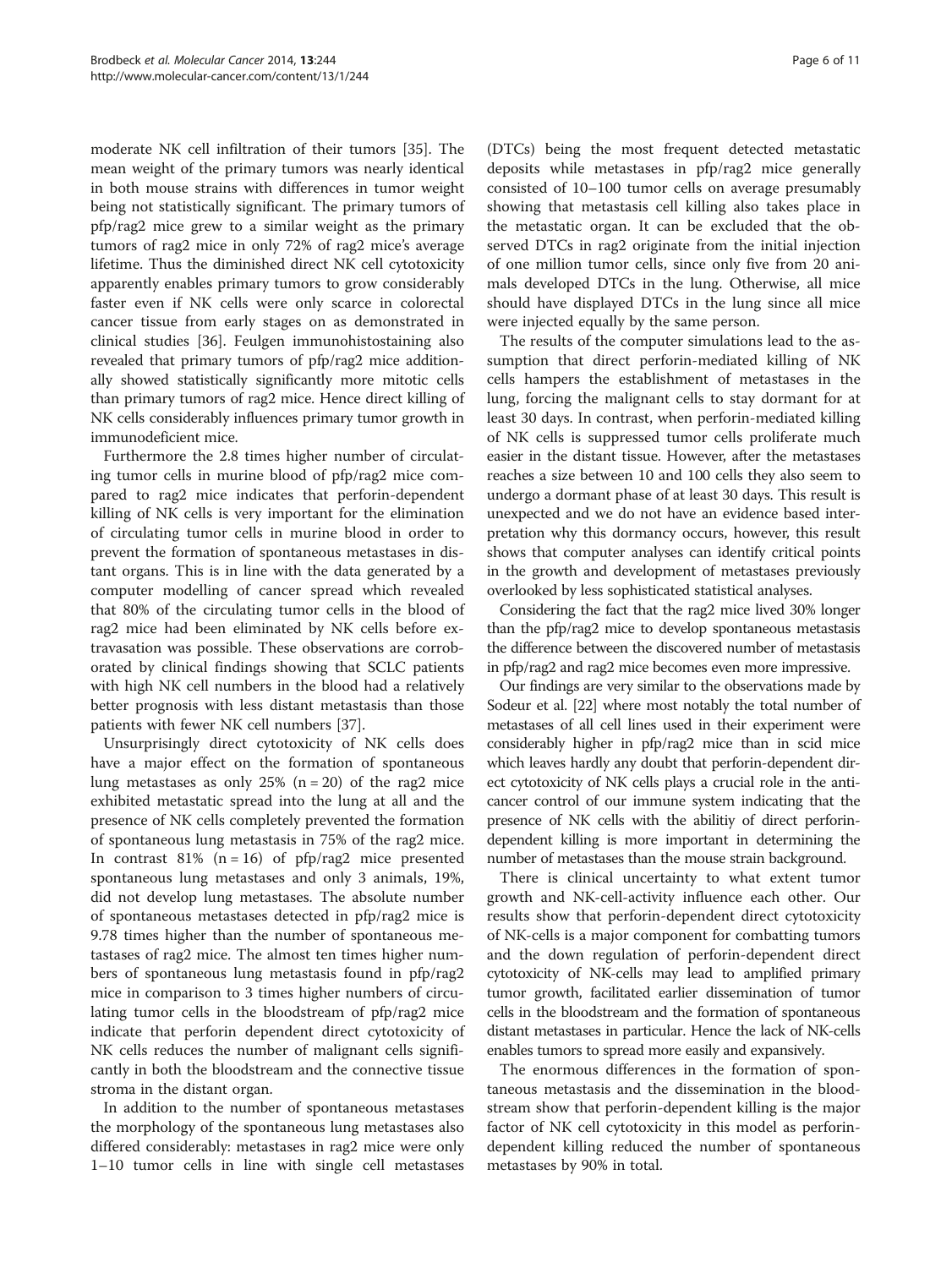<span id="page-6-0"></span>Other NK cell factors such as linking to death-inducing ligands like FasL and TNF-related apoptosis-inducing ligand TRAIL [\[14,15,38](#page-9-0)-[42](#page-9-0)] are of minor importance in terms of cancer control.

# Conclusion

Altogether our results can confirm the hypothesis that NK cells and in particular their perforin-dependent direct cytotoxicity play a very important role in preventing metastasis formation as they are able to reduce the number of cycling tumor cells in the blood and prevent the formation of distant metastasis to a high degree. Furthermore the mathematical treatment of the data generated in our mouse model has allowed the discovery that NK cells are able to restrict metastatic proliferation by inducing dormancy of malignant cells which is necessary to further explore and may yield an improved treatment of cancer patients in the future.

# Methods

# Animals and experiments

Sixteen eight week old pfp/rag2 mice and twenty eight week old rag2 mice were used for this experiment. The mice were C57BL6 (pfp/rag-2) mice obtained from Taconic, Hudson, NY (# 001177-MM; B6.129S6-Pfp (tm1)Cirk-RAG2(tm1)Fwa, N12). Both strains of mice were kept under pathogen-free conditions in individually ventilated cages (IVC-Rack, Techniplast Germany) and were fed with sterile standard food (ssniff, Soest, Germany) and water ad libitum. The animals were killed when the tumors started to ulcerate or when the tumor weight exceeded 20% of the original mouse body weight at the beginning of the experiment [[43\]](#page-9-0).

The experiment was supervised by the institutional animal welfare officer and approved by the local licensing authority (Behörde für Soziales, Gesundheit, Familie, Verbraucherschutz; Amt für Gesundheit und Verbraucherschutz, Hamburg, Germany, project No. G 09/58).

# Cell culture

The human colon adenocarcinoma cell line HT29 was purchased from the European Cell Culture Collection (Porton Down, Wiltshire, UK). Cells were grown in RPMI 1690 – L-Glutamine (GIBCO, Invitrogen Corp., Grand Island, NY) medium supplemented with 10% fetal calf serum, 1% penicillin and streptomycin and cultured in a humidified atmosphere of 37°C and 5% carbon dioxide.

Each mouse was injected subcutaneously with one million viable tumor cells suspended in 200 μl culture medium RPMI 1690 + L-Glutamine (GIBCO, Invitrogen Corp., Grand Island, NY) between the scapulae.

# Histology

After sacrificing the animals primary tumors were excised and fixed in 4% buffered formaldehyde for 24 h and rinsed with phosphate buffered saline. The tissues were then dehydrated in a series of graded ethanol and embedded in paraffin wax. Five μm thick sections were cut and stained with haematoxylin and eosin (H.E.).

In order to achieve a random distribution of the lung, the lungs were fixed en bloc and were sectioned after fixation into one mm thick lung slices. The slices were placed in warm agar and pressed down with a glass piston. After hardening of the agar the lung slices were processed to paraffin wax.

The agar blocks containing the lung slices were sectioned into five μm thick sections. The total number of sections of each lung was noted. In addition to every  $10^{th}$  section, two series of serial sections (n = 30) out of the middle of the paraffin wax block were preserved for further immunohistological evaluation. Ten of the  $10<sup>th</sup>$ sections containing the most lung pieces of each wax block were H.E. stained. Metastases were counted in each of the ten stained sections under a microscope (Zeiss, Axioplan2). The number of metastases of each mouse was calculated by using the following term (Mean number of metastasis \* total number of sections – 20%), according to an earlier established formula [[44\]](#page-9-0).

# DNA extraction from murine blood and cultured human tumor cells

Blood samples were withdrawn from each mouse by puncturing the heart after deep general anesthesia with CO2. Approximately 1 ml of blood could be extracted from each mouse and a total of 200 μl mouse blood was prepared for DNA extraction using the High Pure PCR Template Preparation Kit.  $1 \times 10^6$  HT29 tumor cells were isolated by using the same kit in order to establish a standard curve for calibration of the DNA.

The extracted DNA was resuspended in 200 μl elution buffer and a sequential dilution series was prepared. To enable comparability the standard solutions that were previously prepared as a bulk preparation were diluted into murine DNA from untreated pfp/rag2 and rag2 mice.

# DNA extraction and real-time PCR for detection of circulating tumor cells

DNA extraction of murine blood was performed using the QIAamp DNA Blood Mini Kit and for DNA isolation of cell culture cells the QIAamp DNA Mini Kit (Qiagen, Hilden, Germany) was used, according to manufacturers′ instructions. Real-time polymerase chain reaction (PCR) and melting curve analyses were performed in glass capillaries with the Light Cycler 2.0 System. For the real-time PCR, the LightCycler Fast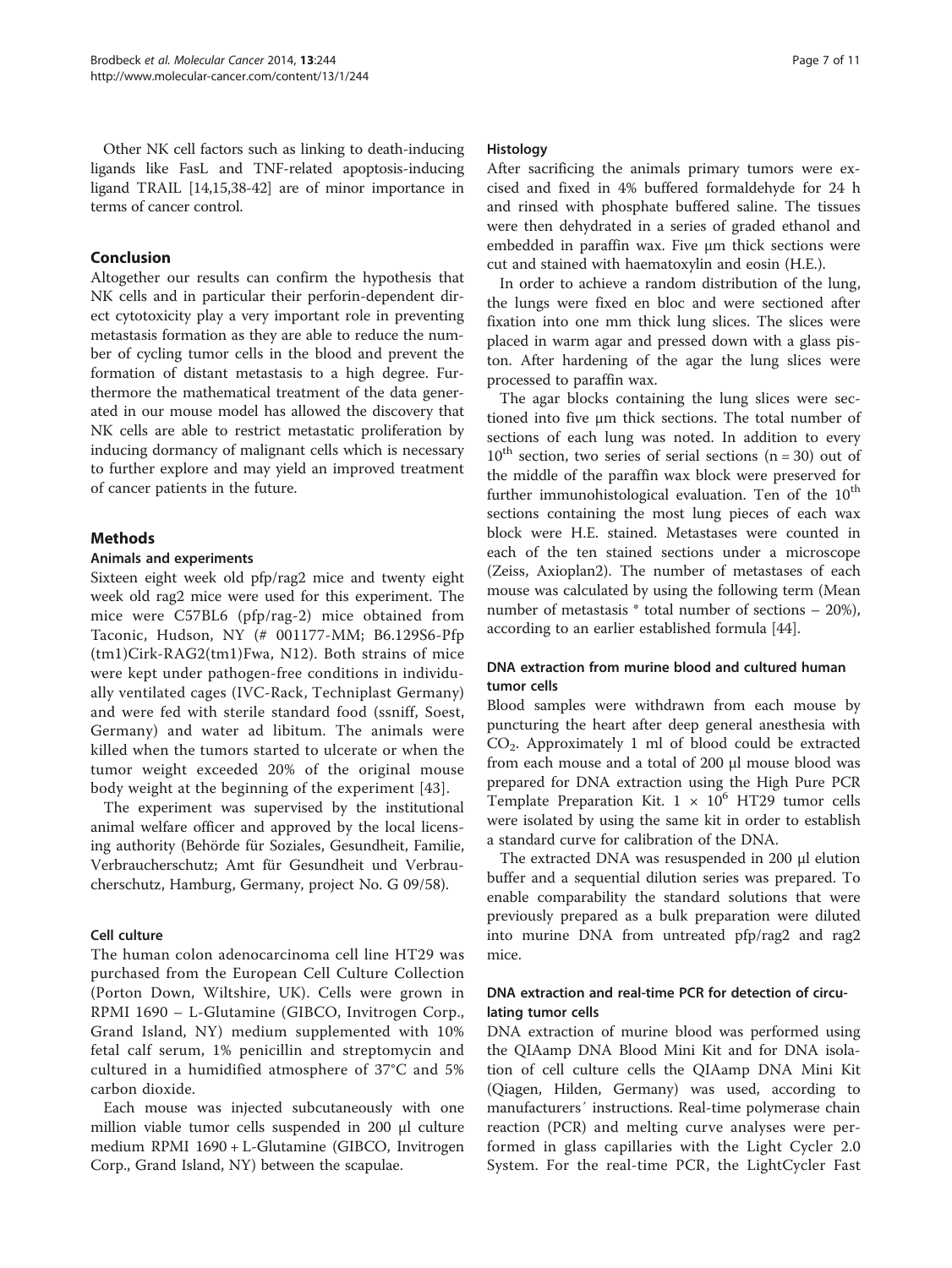<span id="page-7-0"></span>Start DNA MasterPLUS SYBR-Green I Kit (Roche Diagnostics GmbH, Mannheim, Germany) was used. Two μl of DNA solution was used as a template for the PCR reaction and incubated in a total reaction volume of 10 μl, containing 1x SYBR-Green I Master mix including Taq DNA polymerase, Taq PCR buffer, a dNTP mixture and 1 mmol/l MgCl2-, 10 pmol specific Alu primers. Forward Alu primer (TGG CTC ACG CCT GTA ATC CCA) and reverse Alu primer (GCC ACT ACG CCC GGC TAA TTT) were synthesized by MWG Biotech AG (Ebersberg, Germany). The PCR conditions were initially 10 min. 95°C, followed by 50 cycles of 5 s 95°C, 5 s 67°C and 20 s 72°C (measurement of fluorescence). Melting curve analysis (0 s 95°C, 12 s 65°C and 0 s 95°C) was performed directly after each PCR run [[45](#page-10-0)]. To quantify circulating tumor cells a standard curve with 10 fold dilution of extracted DNA from  $1\times10^6$  cell culture cells HT29 was established. Control probes were isolated from mouse blood without inoculated tumor cells. Human tumor cells were quantified by real-time polymerase chain reaction (PCR) using established primers specific for the human alu sequences as previous described. For each sample, analyses were performed in triplicates and performed as independent experiments at least twice.

## Immunohistochemistry

The assessment of cell proliferation in the tumor population was made by a Feulgen stain of primary tumors performed as previously described [\[46\]](#page-10-0).

# Quantitative methods and statistics

The percentage of cells showing mitotic figures in ten different areas of the tumor, delineated by an eyepiece graticule (310  $\mu$ m<sup>2</sup>), was determined by counting a minimum of 500 cells from each animal. The areas of measurement were standardized: one corner of the eyepiece graticule was positioned at the tumor-host interface with an objective lens of magnification 10 and counting of the mitotic figures was carried out at the same site using an objective lens of magnification 400. Only cells that were in easily recognizable meta- and anaphases were counted as mitotic.

All values are presented as mean values. Statistically significant differences between both samples were calculated by a Mann–Whitney U test. Graph Pad Prism 6.0 (Intuitive Software for Science, San Diego, CA, USA) was used for statistical calculations. Differences were considered significant at p <0.05.

## Simulating the cancer spread

Computer simulations of cancer spread were performed in order to identify parts of the metastatic progress most influenced by NK cells. A previously developed computer model uses a discrete event simulation approach to analyze the metastatic progression [\[30,31](#page-9-0)].

The main components of the computer model are so called compartments. They describe all parts that contain malignant cells such as the primary tumor, blood and distant metastases. The primary tumor and metastases are modelled as "continuous" compartments utilizing mathematical functions to describe the growth and spreading behavior of the tumor.

The growth of the primary tumor and metastases is modelled by a Gompertzian growth function that describes a sigmoid course:

$$
x(t) = b^{1 \cdot e^{a(t+t_0)}} \tag{1}
$$

The function  $x(t)$  provides the number of cells in the tumor at the time  $t$ . The parameter  $a$  represents the growth rate constant while  $b$  represents the size of the tumor at its saturated level. The parameter  $t_0$  allows to comprise a start size of the tumor, e.g. if the primary tumor starts as a single cell  $t_0$  will be 0. If the tumor starts as a cluster of cells, due to the injection of tumor cells into the mouse,  $t_0$  can be parameterized to display the size of the cluster. If a start size is given,  $t_0$  is automatically computed via an inverse function by the simulation software.

In this work it was assumed that  $10<sup>4</sup>$  cells of the injected one million tumor cells survived in the mice to form the primary tumor. Simulations with  $10^3$  and  $10^5$  cells were equally performed, but since the results do not differ significantly only results for  $10<sup>4</sup>$  cells are shown.

For the maximum tumor size  $b$  a value of 4.5 g was assumed. This value was estimated based on the experimental data. The value of the primary tumor growth rate constant  $a$  was computed using the determined mean values for the primary tumor weight and the duration of the experiment. The values are presented in the [Results](#page-1-0) section.

The spread of metastases is described by the colonization rate  $\beta(x)$ :

$$
\beta(x) = mx^{\alpha} \tag{2}
$$

where  $x$  is the number of cells in the tumor,  $m$  is the colonization constant and  $\alpha$  is the fractal dimension of blood vessels infiltrating the tumor which describes how well the tumor is supplied with blood. This value was assumed to be 0.663 which describes a superficial vascularity of the primary tumor [[47\]](#page-10-0). This seems plausible since the primary tumor grows very fast. The colonization constant *m* was derived from the experimental data and is presented in the [Results](#page-1-0) section.

To save computation time the colonization rate  $\beta(x)$ models only those malignant cells that eventually are able to establish a new metastasis. The so described cells can be killed by NK cells in the model. All disseminated tumor cells that die due to other factors than NK cells,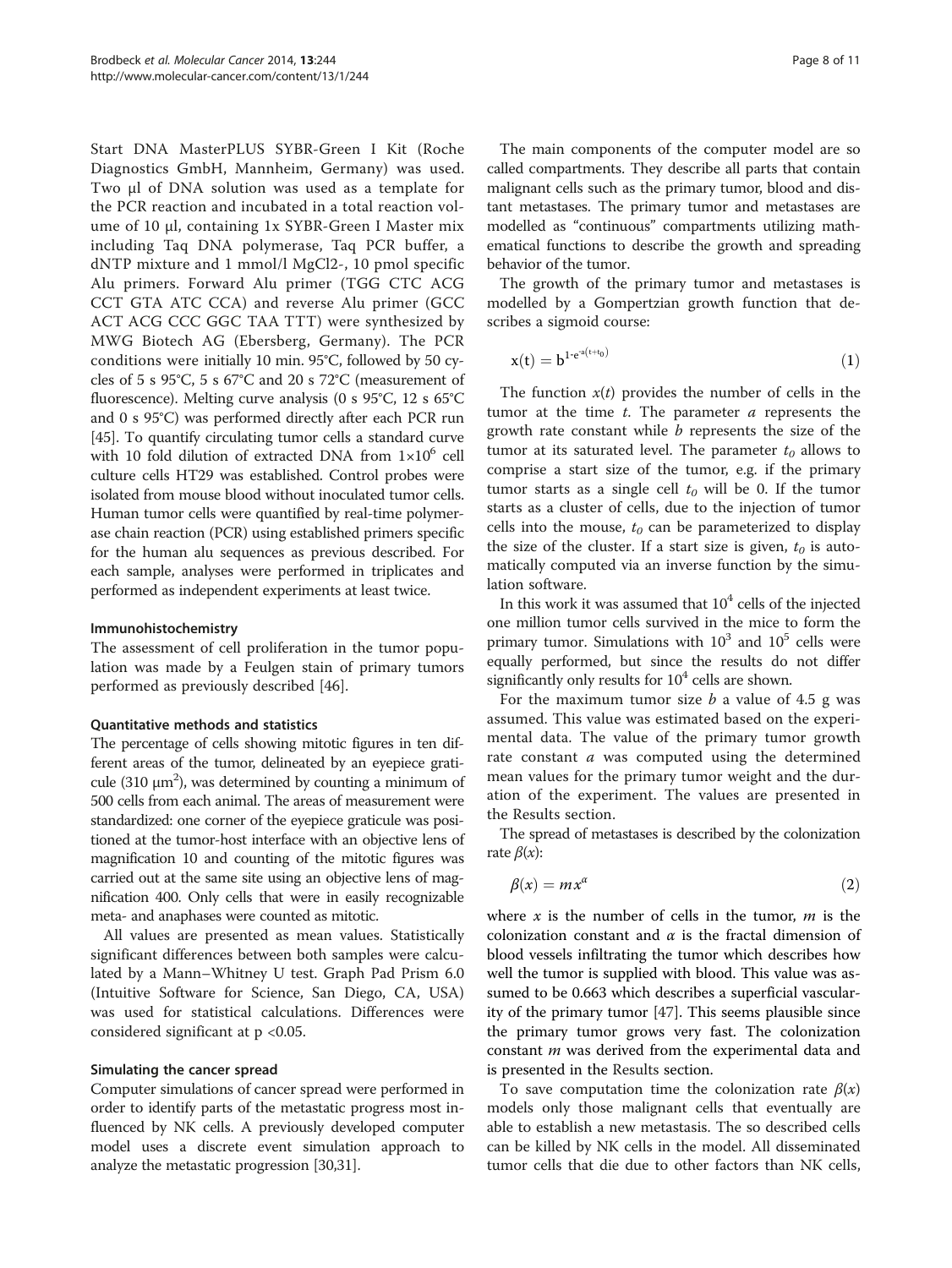either in the blood stream or in distant tissue are not displayed by  $\beta(x)$ .

The blood is modelled as a "discrete" compartment where the behavior of cells is described employing events only. An event describes what happens in a compartment at a specific time, e.g. intravasation, apoptosis or extravasation. The probability with which different types of events occur can be parameterized for each discrete compartment.

Starting with the primary tumor that grows according to the function  $x(t)$ , the first intravasation event is created conforming to the colonization rate  $\beta(x)$ . After processing the intravasation event a new event is created which describes what happens next to the cell in the blood compartment, e.g. get killed by NK cells or extravasate and create a new metastasis. The probability of NK cell induced cell death in the blood compartment was determined based on the experimental data, as described in the [Results](#page-1-0) section. Furthermore, the next intravasation event for the primary tumor is created conforming to the colonization rate  $\beta(x)$ .

New metastases also grow according to the function  $x(t)$ . Three different growth rate constants were considered for the lung metastases: 1/3, 1/2 and the same growth rate constant as the primary tumor. Metastases from metastases were neglected in the simulations, since the metastases are too small to be able to spawn metastases by themselves in the short duration of the experiment.

To determine why the metastases in pfp/rag2 and rag2 display the observed difference in size a potential dormancy of 21 and 30 days with a standard deviation of 7 days of the lung metastases was simulated. For modelling details on dormancy see next section.

A snapshot of the simulated system, containing the actual time, the size of the primary tumor, the number of metastases, the number of cells in all metastases and a size histogram of all metastases, is saved at a parameterizable interval. After the simulation covered a determined time span it will stop. Each configuration is simulated 100 times. Afterwards the mean and the standard deviation are computed.

A detailed description of the simulation process can be found in [\[30\]](#page-9-0) and [\[31\]](#page-9-0).

## Simulating dormancy and late dormancy

To simulate dormancy an extended version of the growth function stated in equation ([1\)](#page-7-0) was introduced to the computer model:

$$
x(t) = b^{1 - e^{-a(t + t_0 - t_d - t_d)}} \tag{3}
$$

The parameter  $t_d$  and  $t_{ld}$  allow comprising dormancy and late dormancy [[48-50](#page-10-0)] into the simulation. They display the duration of the dormancy phases. The duration can be parameterized with mean and standard deviation.

When a new metastasis is created which undergoes a dormancy phase, its status is set to "dormant" and the exact duration of the dormancy  $t_d$  is computed based on the stated mean and standard deviation. As long as the metastasis is in dormant state the simulation software will return a value of 1, whenever the size of the metastasis is enquired. As soon as the computed duration of the dormancy elapsed, the status of the metastasis is reset. The metastasis will now start growing conforming to the growth function stated in equation (3). The parameter  $t_d$  represents the offset between the creation of the metastasis and the time point when it starts to grow.

When a new metastasis is created which undergoes a late dormancy, the first step is to compute the size at which the metastasis passes into the late dormancy phase. The size is computed based on a parameterizable mean and standard deviation. The time point when the metastasis reaches the computed size is computed via an inverse of the growth function. Until this time point the metastasis will grow unrestricted conforming to the growth function stated in equation (3) with a value of 0 for the parameter  $t_{ld}$ . Similar to normal dormancy its status is then changed into dormant state and the duration of the late dormancy phase  $t_{ld}$  is computed based on the stated mean and standard deviation. The simulation software will return the computed size whenever the size of the metastasis is enquired until the late dormancy phase elapsed. After the status of the metastasis is reset it will continue growing conforming to the growth function equation (3), but with an updated value for  $t_{ld}$  to include the accrued offset.

#### **Abbreviations**

NK cells: Natural killer cells; pfp/rag2: Pore forming protein and recombination activating gene 2 double knock out; rag2: Recombination activating gene 2 only knock out; CTC: Circulating tumor cells; DTC: Disseminated tumor cells.

#### Competing interests

The authors declare that they have no competing interests.

#### Authors' contributions

TB collected, analyzed and interpreted the data and drafted the manuscript. NN and US conceived and designed the experiments. They also revised the manuscript critically for important intellectual content. US also participated in the design and analysis of the computer simulations. AB enhanced the computer model, designed and carried out the computer simulations, analyzed the simulation data and drafted the manuscript. GW developed the computer model, participated in the design and analysis of the computer simulations and revised the manuscript critically for important intellectual content. All authors read and approved the final manuscript.

#### Acknowledgements

We thank Christine Knies for her help with the PCR and histology. AB would like to thank Andreas Wree for supervision and support. The work of TB was supported by a fellowship from the Studienstiftung des Deutschen Volkes. The work of AB was supported by the European Social Fund by a scholarship of the State Graduate Funding Program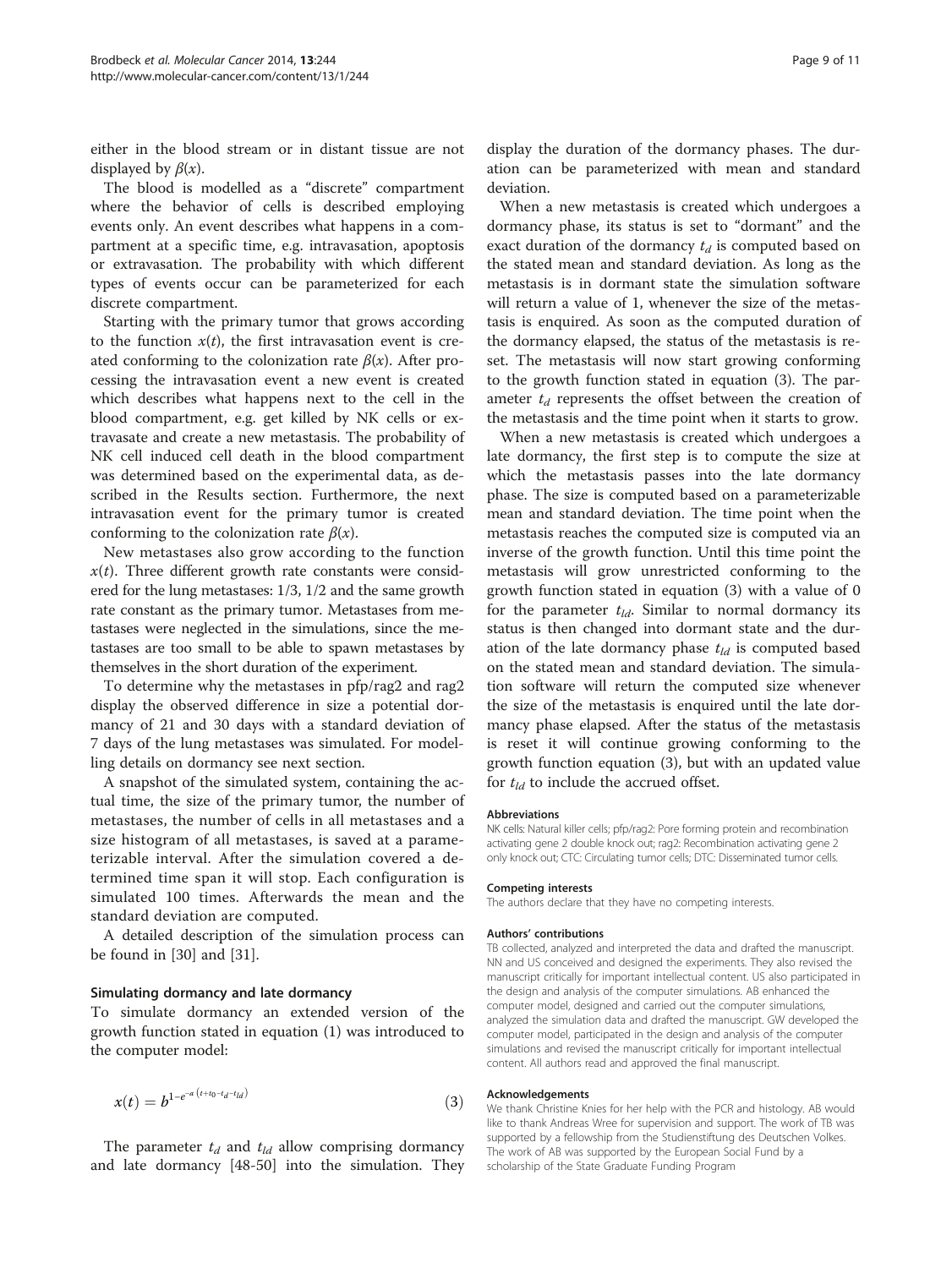<span id="page-9-0"></span>(Landesgraduiertenförderung) of the University of Rostock. The funders had no involvement in study design, collection, analysis and interpretation of data, decision to publish or preparation of the manuscript.

#### Author details

<sup>1</sup> Experimental Morphology, Center for Experimental Medicine, University Medical Center Hamburg, Martinistrasse 52, 20246 Hamburg, Germany. <sup>2</sup>Competence Center Bioinformatics, Institute for Applied Computer Science, University of Applied Sciences Stralsund, Zur Schwedenschanze 15, 18435 Stralsund, Germany.

#### Received: 2 June 2014 Accepted: 27 October 2014 Published: 5 November 2014

#### References

- 1. Jemal A, Bray F, Center MM, Ferlay J, Ward E, Forman D: Global cancer statistics. CA: A Cancer J Clin 2011, 61:69-90.
- 2. Hanahan D, Weinberg RA: Hallmarks of cancer: the next generation. Cell 2011, 144:646–674.
- 3. Watson AJM, Collins PD: Colon cancer: a civilization disorder. Dig Dis 2011, 29:222–228.
- 4. Trinchieri G: Biology of natural killer cells. Adv Immunol 1989, 47:187-376.
- 5. Biron CA: Activation and function of natural killer cell responses during viral infections. Curr Opin Immunol 1997, 9:24–34.
- 6. Arina A, Murillo O, Dubrot J, Azpilikueta A, Alfaro C, Pérez-Gracia JL, Bendandi M, Palencia B, Hervás-Stubbs S, Melero I: Cellular liaisons of natural killer lymphocytes in immunology and immunotherapy of cancer. Expert Opin Biol Ther 2007, 7:599–615.
- 7. Bryceson YT, Long EO: Line of attack: NK cell specificity and integration of signals. Curr Opin Immunol 2008, 20:344-352.
- Farag SS, Caligiuri MA: Human natural killer cell development and biology. Blood Rev 2006, 20:123–137.
- 9. Sanchez-Correa B, Morgado S, Gayoso I, Bergua JM, Casado JG, Arcos MJ, Bengochea ML, Duran E, Solana R, Tarazona R: Human NK cells in acute myeloid leukaemia patients: analysis of NK cell-activating receptors and their ligands. Cancer Immunol Immunother 2011, 60:1195–1205.
- 10. Seebach JD, Waneck GL: Natural killer cells in xenotransplantation. Xenotransplantation 1997, 4:201–211.
- 11. Ljunggren HG, Kärre K: In search of the "missing self": MHC molecules and NK cell recognition. Immunol Today 1990, 11:237–244.
- 12. Vivier E, Nunès JA, Vély F: Natural killer cell signaling pathways. Science 2004, 306:1517–1519.
- 13. Vivier E, Raulet DH, Moretta A, Caligiuri MA, Zitvogel L, Lanier LL, Yokoyama WM, Ugolini S: Innate or adaptive immunity? The example of natural killer cells. Science 2011, 331:44–49.
- 14. Cullen SP, Martin SJ: Mechanisms of granule-dependent killing. Cell Death Differ 2008, 15:251–262.
- 15. Pardo J, Aguilo JI, Anel A, Martin P, Joeckel L, Borner C, Wallich R, Müllbacher A, Froelich CJ, Simon MM: The biology of cytotoxic cell granule exocytosis pathway: granzymes have evolved to induce cell death and inflammation. Microbes Infect 2009, 11:452–459.
- 16. Nüssler NC, Stange BJ, Petzold M, Nussler AK, Glanemann M, Guckelberger O: Reduced NK-cell activity in patients with metastatic colon cancer.  $FXC1112007.6:1-9.$
- 17. Saijo N, Ozaki A, Beppu Y, Takahashi K, Fujita J, Sasaki Y, Nomori H, Kimata M, Shimizu E, Hoshi A: Analysis of metastatic spread and growth of tumor cells in mice with depressed natural killer activity by anti-asialo GM1 antibody or anticancer agents. J Cancer Res Clin Oncol 1984, 107:157-163.
- 18. Gorelik E, Wiltrout RH, Okumura K, Habu S, Herberman RB: Role of NK cells in the control of metastatic spread and growth of tumor cells in mice. Int J Cancer 1982, 30:107–112.
- 19. Ben-Eliyahu S, Yirmiya R, Liebeskind JC, Taylor AN, Gale RP: Stress increases metastatic spread of a mammary tumor in rats: evidence for mediation by the immune system. Brain Behav Immun 1991, 5:193–205.
- 20. Liljefors M, Nilsson B, Hjelm Skog A-L, Ragnhammar P, Mellstedt H, Frödin J-E: Natural killer (NK) cell function is a strong prognostic factor in colorectal carcinoma patients treated with the monoclonal antibody 17-1A. Int J Cancer 2003, 105:717–723.
- 21. Ménard C, Blay J-Y, Borg C, Michiels S, Ghiringhelli F, Robert C, Nonn C, Chaput N, Taïeb J, Delahaye NF, Flament C, Emile J-F, Le Cesne A, Zitvogel L: Natural killer cell IFN-gamma levels predict long-term survival with

imatinib mesylate therapy in gastrointestinal stromal tumor-bearing patients. Cancer Res 2009, 69:3563–3569.

- 22. Sodeur S, Ullrich S, Gustke H, Zangemeister-Wittke U, Schumacher U: Increased numbers of spontaneous SCLC metastasis in absence of NK cells after subcutaneous inoculation of different SCLC cell lines into pfp/rag2 double knock out mice. Cancer Lett 2009, 282:146–151.
- 23. Eccles SA: Basic principles for the study of metastasis using animal models. In Metastasis Research Protocols: Volume II. Edited by Brooks SA, Schumacher U. Totowa, New Jersey: Humana Press; 2001:161–171 [Methods in Molecular Medicine™, vol. 58].
- 24. Puccini J, Dorstyn L, Kumar S: Genetic background and tumour susceptibility in mouse models. Cell Death Differ 2013, 20:964.
- 25. Gellert M: V(D)J recombination: RAG proteins, repair factors, and regulation. Annu Rev Biochem 2002, 71:101–132.
- 26. Walsh CM, Matloubian M, Liu CC, Ueda R, Kurahara CG, Christensen JL, Huang MT, Young JD, Ahmed R, Clark WR: Immune function in mice lacking the perforin gene. Proc Natl Acad Sci U S A 1994, 91:10854-10858
- 27. Shinkai Y, Rathbun G, Lam KP, Oltz EM, Stewart V, Mendelsohn M, Charron J, Datta M, Young F, Stall AM: RAG-2-deficient mice lack mature lymphocytes owing to inability to initiate V(D)J rearrangement. Cell 1992, 68:855-867.
- 28. Lowin B, Peitsch MC, Tschopp J: Perforin and granzymes: crucial effector molecules in cytolytic T lymphocyte and natural killer cell-mediated cytotoxicity. Curr Top Microbiol Immunol 1995, 198:1-24.
- 29. Magnusson KE, Gustafsson M, Holmgren K, Johansson B: Small intestinal differentiation in human colon carcinoma HT29 cells has distinct effects on the lateral diffusion of lipids (ganglioside GM1) and proteins (HLA class 1, HLA class 2, and neoplastic epithelial antigens) in the apical cell membrane. J Cell Physiol 1990, 143:381–390.
- 30. Wedemann G, Bethge A, Haustein V, Schumacher U: Computer simulation of the metastatic progression. In Metastasis Research Protocols. 2nd edition. New York: Springer; 2014:107–116 [Methods in Molecular Biology, vol. 1070].
- 31. Bethge A, Schumacher U, Wree A, Wedemann G: Are metastases from metastases clinical relevant? Computer modelling of cancer spread in a case of hepatocellular carcinoma. PLoS One 2012, 7:e35689.
- 32. Caligiuri MA: Human natural killer cells. Blood 2008, 112:461–469.
- 33. Smyth MJ, Hayakawa Y, Takeda K, Yagita H: New aspects of natural-killer-cell surveillance and therapy of cancer. Nat Rev Cancer 2002, 2:850-861.
- 34. Wu J, Lanier LL: Natural killer cells and cancer. Adv Cancer Res 2003, 90:127–156.
- 35. Coca S, Perez-Piqueras J, Martinez D, Colmenarejo A, Saez MA, Vallejo C, Martos JA, Moreno M: The prognostic significance of intratumoral natural killer cells in patients with colorectal carcinoma. Cancer 1997, 79:2320–2328.
- 36. Halama N, Braun M, Kahlert C, Spille A, Quack C, Rahbari N, Koch M, Weitz J, Kloor M, Zoernig I, Schirmacher P, Brand K, Grabe N, Falk CS: Natural killer cells are scarce in colorectal carcinoma tissue despite high levels of chemokines and cytokines. Clin Cancer Res 2011, 17:678–689.
- 37. Nakamura H, Kawasaki N, Hagiwara M, Saito M, Konaka C, Kato H: Cellular immunologic parameters related to age, gender, and stage in lung cancer patients. Lung Cancer 2000, 28:139–145.
- Kajitani K, Tanaka Y, Arihiro K, Kataoka T, Ohdan H: Mechanistic analysis of the antitumor efficacy of human natural killer cells against breast cancer cells. Breast Cancer Res Treat 2012, 134:139–155.
- 39. Sjöström-Mattson J, Von Boguslawski K, Bengtsson N-O, Mjaaland I, Salmenkivi K, Blomqvist C: The expression of p53, bcl-2, bax, fas and fasL in the primary tumour and lymph node metastases of breast cancer. Acta Oncol 2009, 48:1137–1143.
- 40. Lahiry L, Saha B, Chakraborty J, Adhikary A, Mohanty S, Hossain DMS, Banerjee S, Das K, Sa G, Das T: Theaflavins target Fas/caspase-8 and Akt/pBad pathways to induce apoptosis in p53-mutated human breast cancer cells. Carcinogenesis 2010, 31:259–268.
- 41. Trapani JA, Smyth MJ: Functional significance of the perforin/granzyme cell death pathway. Nat Rev Immunol 2002, 2:735–747.
- 42. Mitchell MJ, Wayne E, Rana K, Schaffer CB, King MR: TRAIL-coated leukocytes that kill cancer cells in the circulation. Proc Natl Acad Sci U S A 2014, 111:930–935.
- 43. Workman P, Aboagye EO, Balkwill F, Balmain A, Bruder G, Chaplin DJ, Double JA, Everitt J, Farningham DAH, Glennie MJ, Kelland LR, Robinson V, Stratford IJ, Tozer GM, Watson S, Wedge SR, Eccles SA, Navaratnam V, Ryder S: Guidelines for the welfare and use of animals in cancer research. Br J Cancer 2010, 102:1555-1577.
- 44. Jojovic M, Schumacher U: Quantitative assessment of spontaneous lung metastases of human HT29 colon cancer cells transplanted into SCID mice. Cancer Lett 2000, 152:151–156.